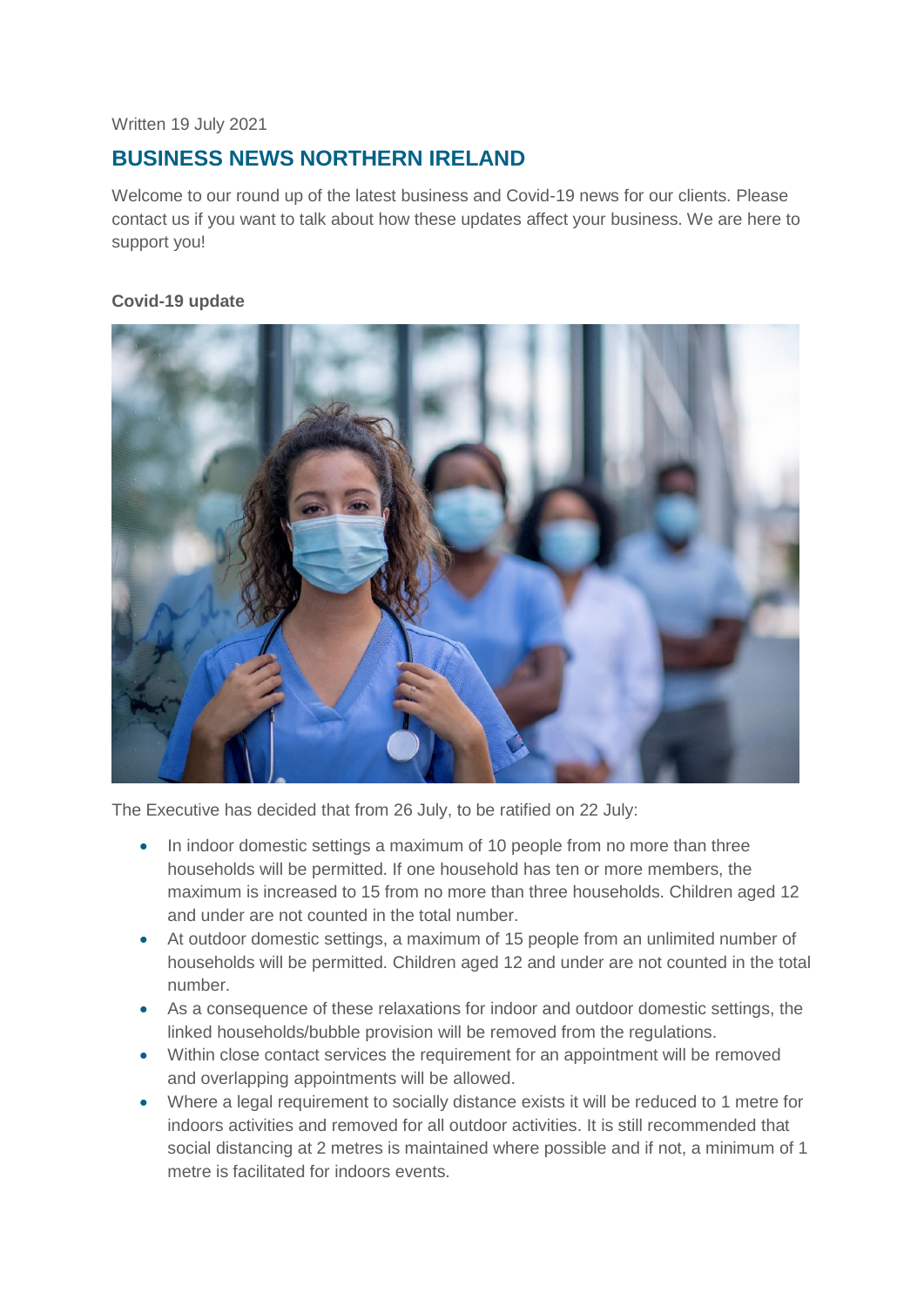- Public transport is exempt from the social distancing requirement however guidance is that it should be 1m unless not possible, in which case other mitigations must be in place.
- Audiences will be able to return to seated theatres and concert halls and other such venues. Entry to performances for audiences will be by ticket only. Tickets must be purchased in advance of the performance. Audiences for indoor events must have allocated seating and remain seated. Social distancing of 1m will be required.
- In Concert venues, theatres and other indoor venues, live music will be permitted for rehearsals and performances with no restriction to background or ambient levels of volume. Entry to performances for audiences will be by ticket only. Tickets must be purchased in advance of the performance.
- Audiences for indoor events must have allocated seating and remain seated (unless using facilities) and are not permitted to dance. Social distancing of 1m will be required.
- This can include a space within larger premises for example, a function room or conference suite within a hotel. In such circumstances, access to the venue must be effectively controlled and managed and the venue must be sufficiently isolated from the rest of the premises to ensure that the volume of the music in the venue does not breach ambient or background levels in other parts of the premises.
- Entry to performances for audiences will be by ticket only. Tickets must be purchased in advance of the performance. Audiences for indoor events must have allocated seating and remain seated.

During August, the Executive will also consider issues relating to working from home, further relaxations in domestic settings, the remaining mitigations in the hospitality sector, the return of further and higher education and the return of live music and dancing without restrictions.

For the full list of indicative changes see: [Coronavirus \(COVID-19\) regulations and guidance:](https://www.nidirect.gov.uk/articles/coronavirus-covid-19-regulations-and-guidance-what-they-mean-you)  [what they mean for you | nidirect](https://www.nidirect.gov.uk/articles/coronavirus-covid-19-regulations-and-guidance-what-they-mean-you)

## International Travel Update

A number of changes to Northern Ireland's international country travel lists have been confirmed and guidance for fully vaccinated passengers returning from Amber list countries has also been updated.

From 4am on Monday 19 July, the following changes will be introduced.

Bulgaria, Hong Kong, Croatia and Taiwan have been added to the Green list.

Anyone travelling to Northern Ireland from a country on the Green list must:

- provide proof of a negative COVID-19 test result taken up to three days before departure
- book and pay for a day two COVID-19 PCR test
- complete a UK passenger locator form within 48 hours of departure

There is no requirement to self-isolate or book a day eight COVID-19 PCR test if travelling to Northern Ireland from a country on the Green list.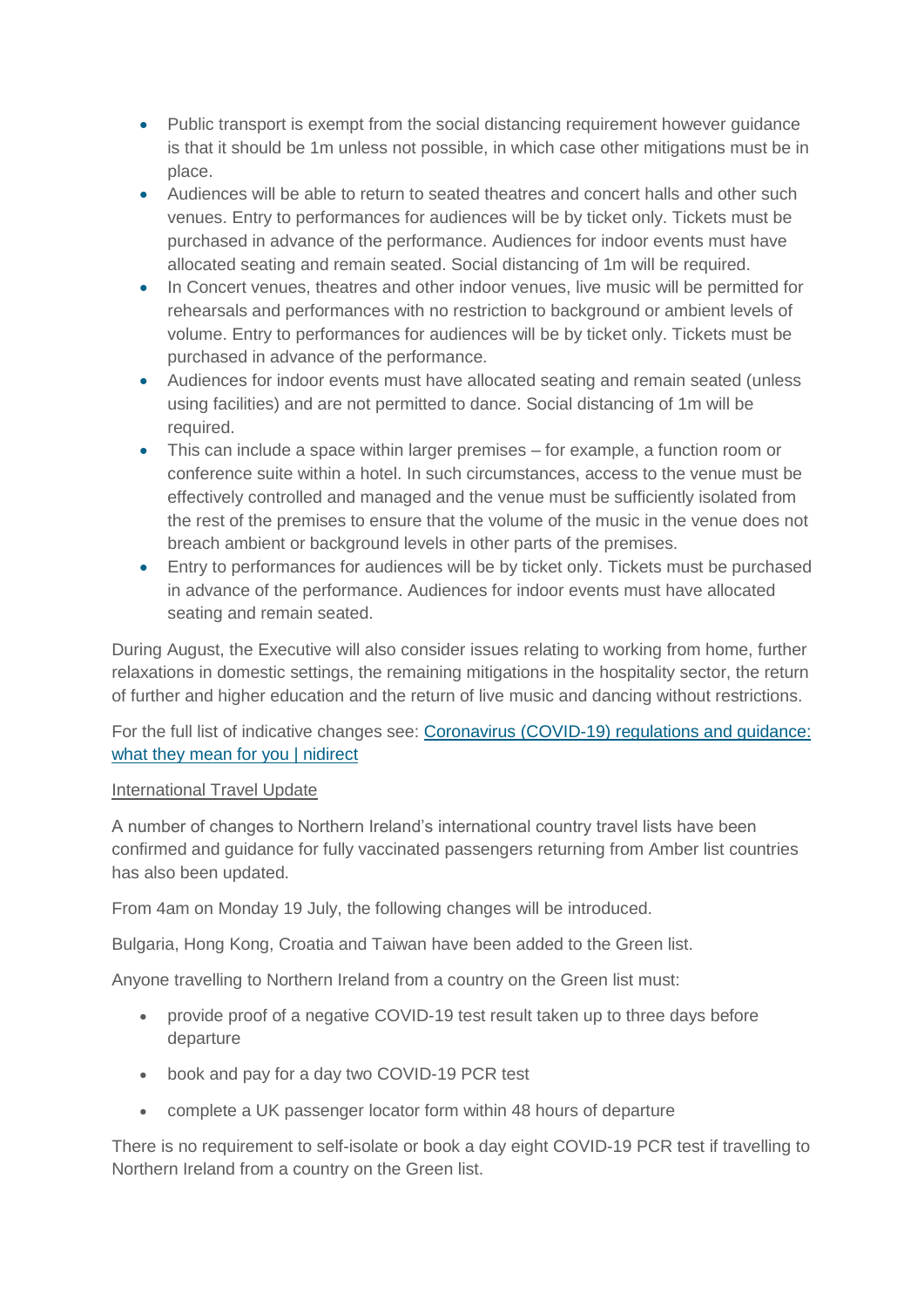The Balearic Islands and British Virgin Islands will be removed from the Green list and added to the Amber list.

Anyone travelling to Northern Ireland from a country on the Amber list before 19 July must:

- provide proof of a negative COVID-19 test result taken up to three days before departure
- book and pay for a day two and eight COVID-19 PCR test
- complete a UK passenger locator form within 48 hours of departure
- self-isolate for 10 days

From Monday 19 July, people who have been fully vaccinated in the UK will not have to selfisolate if arriving into NI from an amber country. However they must still:

- provide proof of a negative COVID-19 test result taken up to three days before departure
- book and pay for a day two COVID-19 PCR test
- complete a UK passenger locator form within 48 hours of departure

UK residents under the age of 18, who are returning to Northern Ireland and people taking part in formally approved COVID-19 vaccine clinical trials are exempt from requirements to self-isolate and the day 8 test.

Cuba, Indonesia, Myanmar and Sierra Leone will be added to the Red list.

Anyone travelling to Northern Ireland from a country on the Red list must:

- provide proof of a negative COVID-19 test result taken up to three days before departure
- complete a UK passenger locator form within 48 hours of departure
- book and enter managed isolation (hotel quarantine) for 10 days, which includes post-arrival tests

A decision of arrivals from France is expected to be announced this week.

See: International Travel Update - [15 July | Department of Health \(health-ni.gov.uk\)](http://www.health-ni.gov.uk/news/international-travel-update-15-july)

## **Summer Staff: National Minimum Wage rate reminder for employers**

All workers are legally entitled to be paid the National Minimum Wage (NMW). This includes temporary seasonal staff, who often work short-term contracts in bars, hotels, shops and warehouses over the summer.

The National Minimum Wage hourly rates from 1 April 2021 are:

- £8.91 age 23 or over (National Living Wage)
- £8.36 age 21 to 22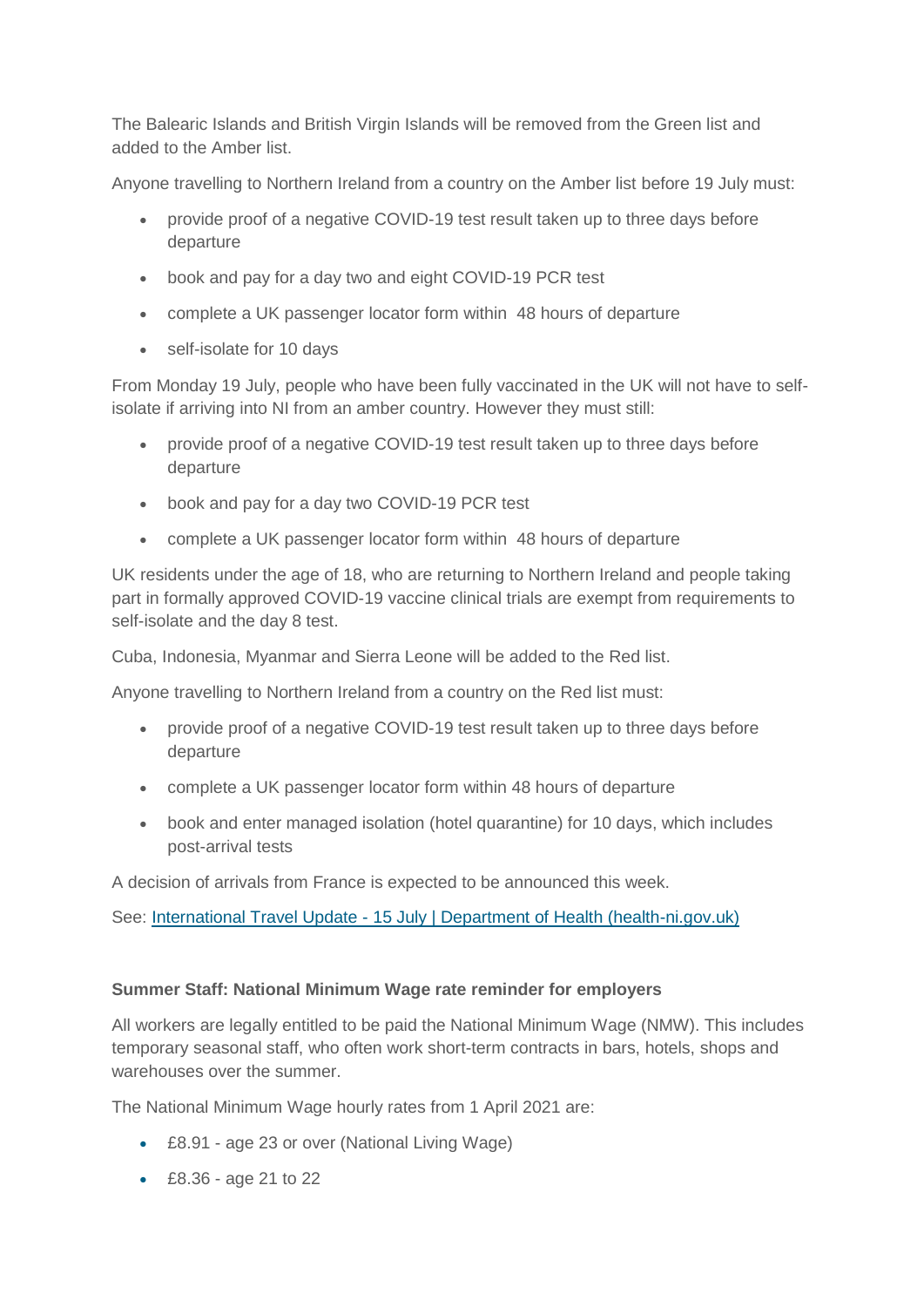- £6.56 age 18 to 20
- £4.62 age under 18
- £4.30 apprentice

Employers who do not pay the NMW can be publicly 'named and shamed' and those who blatantly fail to comply can face criminal prosecution.

Employers can contact the [Acas helpline](https://www.acas.org.uk/contact) for free help and advice or visit [GOV.UK](https://www.gov.uk/government/news/national-minimum-wage-rate-reminder-for-summer-staff) to find out more.

## **Movement Assistance Scheme extended**

The Movement Assistance Scheme helps traders to move agrifood goods into Northern Ireland by covering the costs of inspection and certification. The scheme will now run until the end of December 2021.

Under the scheme, [traders](https://www.nibusinessinfo.co.uk/content/movement-assistance-scheme-advice-traders) do not need to pay for the inspection or certification of:

- live animals and animal products
- plants and plant products
- some categories of high risk food and feed not of animal origin
- organic products

[Official veterinarians and other certifiers](https://www.nibusinessinfo.co.uk/content/movement-assistance-scheme-advice-certifiers) must not charge traders for inspecting or certifying – they can invoice the government.

Updates to the scheme

Key updates to the scheme include:

- the full cost of testing for scrapie disease is covered by the scheme
- from 1 August 2021, traders can get financial help to pay for International Seed Testing Association (ISTA) sample testing and certification – certifiers must not charge traders from this date
- from 1 August 2021, traders will be able to get financial support from the government for some costs they incur to move organics from Great Britain solely to Northern Ireland or receive organics in Northern Ireland solely from Great Britain

For more information see [Movement Assistance Scheme: get help with moving agrifood](https://www.nibusinessinfo.co.uk/content/movement-assistance-scheme-get-help-moving-agrifood-goods-northern-ireland)  [goods to Northern Ireland.](https://www.nibusinessinfo.co.uk/content/movement-assistance-scheme-get-help-moving-agrifood-goods-northern-ireland)

#### **Intellectual Property Office launches digital IP renewal service**

Following a successful trial period, the Intellectual Property Office (IPO) has officially launched their new digital [renewals service.](https://www.gov.uk/renew-patent-trademark-registered-design)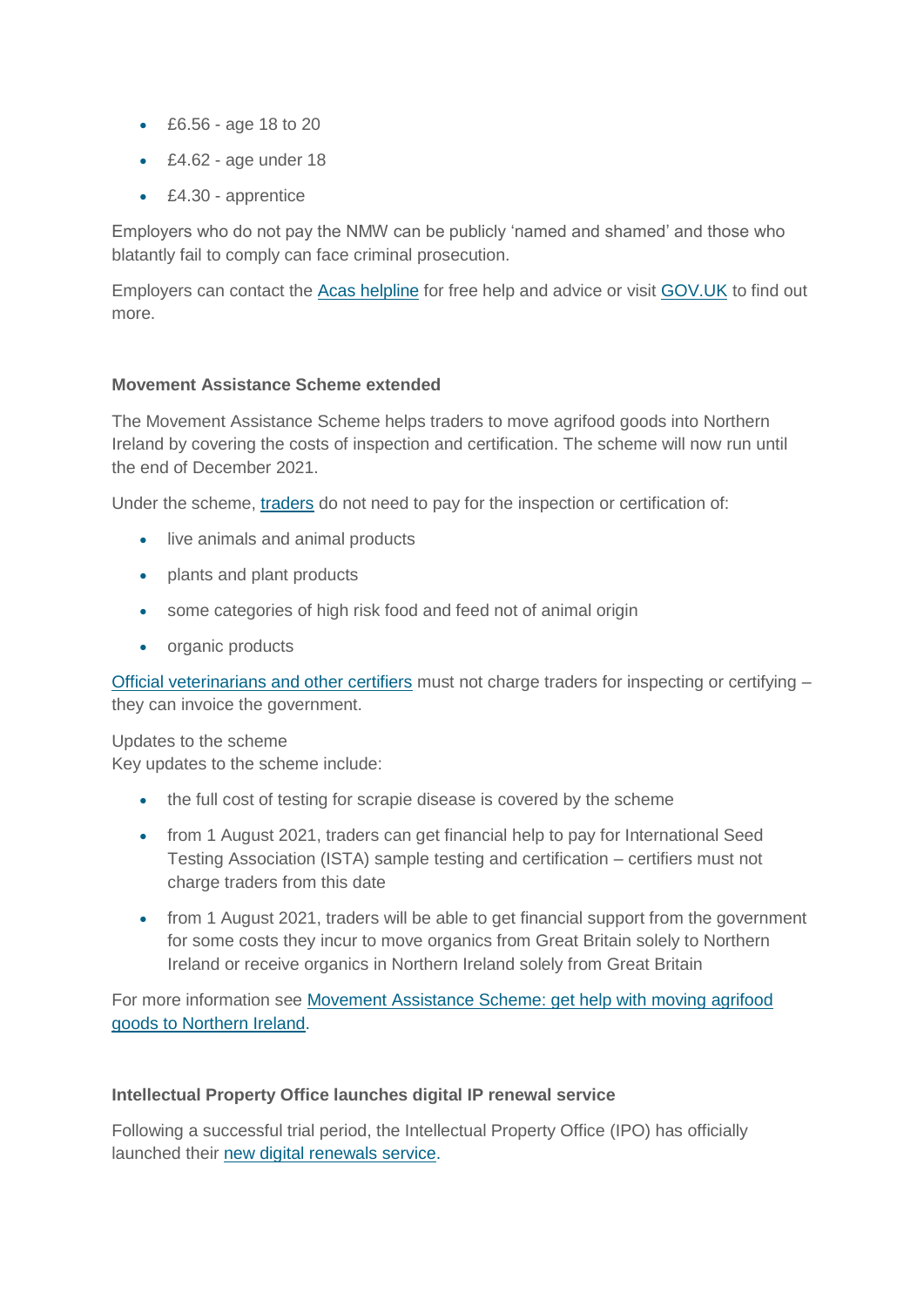The online service offers IPO's customers a way to renew up to 1,500 intellectual property (IP) rights in a single digital transaction. These rights include combinations of patents, trademarks and designs.

The service offers several benefits to the IPO's customers. It:

- streamlines the bulk renewals process
- provides instant validation of renewal applications
- eliminates errors resulting from a manual process

Customers also benefit from automated electronic delivery of correspondence and receipts, certificates, and ability to complete transactions at the time and place that suits them.

The renewals service offers a taster of what you can expect from the IPO in future. As part of their [One IPO Transformation Programme,](https://www.gov.uk/government/publications/one-ipo-transformation-prospectus/one-ipo-transformation-prospectus) work is underway to develop a single, integrated system for all registered IP rights. The new, paper-free system would allow IP owners to access all IPO's services through one digital account, and easily manage all of their IP rights in one place.

For updates about the IPO's transformation programme, you can email [transformation@ipo.gov.uk.](mailto:transformation@ipo.gov.uk)

## **Off-Payroll Working – Will HMRC accept CEST result?**

Since 6 April 2021 large and medium-sized organisations, based on the Companies Act criteria, have had to determine whether or not a worker supplying his services via their own personal service company would be treated as an employee if directly engaged. This replaced the IR35 rules for these larger organisations.

HMRC suggest organisations use their Check Employment Status for Tax (CEST) tool on their website to check the worker's status, although that is not obligatory. The tool is an interactive database of questions and will normally provide a ruling after 15 to 20 questions depending on the answers given about the contractual relationship.

#### See: [Check employment status for tax -](https://www.gov.uk/guidance/check-employment-status-for-tax) GOV.UK (www.gov.uk)

HMRC have recently confirmed that they will be bound by the result of the software provided the information is accurate and it is used in accordance with their guidance.

## See: ESM11010 - [Employment Status Manual -](https://www.gov.uk/hmrc-internal-manuals/employment-status-manual/esm11010) HMRC internal manual - GOV.UK [\(www.gov.uk\)](https://www.gov.uk/hmrc-internal-manuals/employment-status-manual/esm11010)

HMRC have also stated that they will not stand by results achieved through contrived arrangements that have been deliberately created or designed to get a particular outcome. They would see that as deliberate non-compliance, and potentially levy financial penalties.

Note that the end-user organisation is required to issue a Status Determination Statement to the worker with a copy to any agency to be passed to any fee payer in the labour supply chain making payments to the personal service company.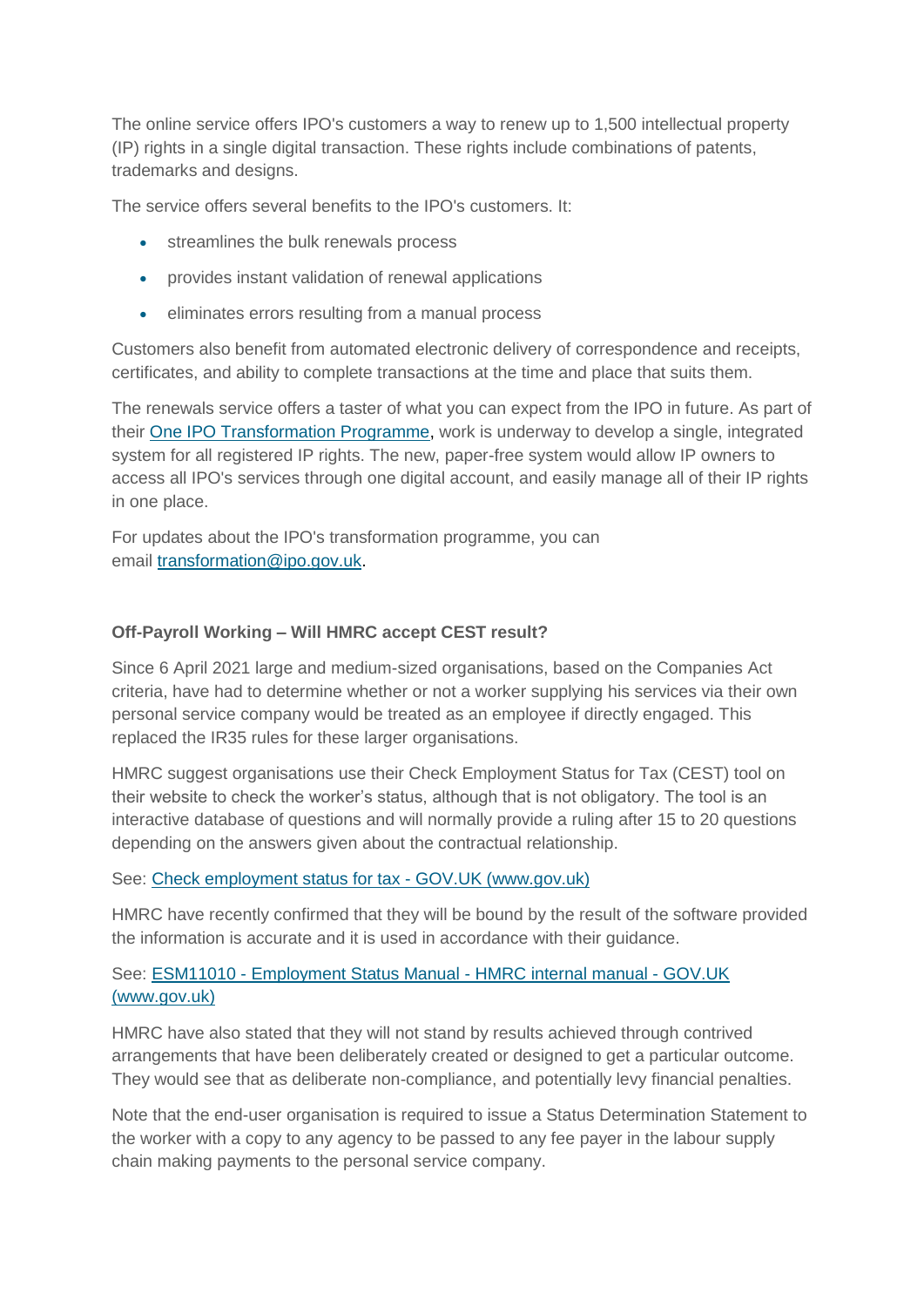## **COVID-19 GOVERNMENT SUPPORT NEWS**

Below is our weekly roundup of changes to government support information generally and for businesses, employers and the self-employed.

## **Coronavirus Job Retention Scheme (CJRS) - update**

The CJRS has been extended until 30 September 2021. From 1 July 2021, the government will pay 70% of wages up to a maximum cap of £2,187.50 for the hours the employee is on furlough.

Employers will top up employees' wages to make sure they receive 80% of wages (up to £2,500) in total for the hours the employee is on furlough. The caps are proportional to the hours not worked.

From 1 August 2021, the government will pay 60% of wages for furlough employees up to £1,875. From 1 July 2021, employers will top up employees' wages to make sure they receive 80% of wages (up to £2,500).

See: [Check if you can claim for your employees' wages through the Coronavirus Job](https://www.gov.uk/guidance/claim-for-wage-costs-through-the-coronavirus-job-retention-scheme?utm_medium=email&utm_campaign=govuk-notifications&utm_source=c91e869d-1ac9-466d-9582-03f6595090c5&utm_content=daily)  Retention Scheme - [GOV.UK \(www.gov.uk\)](https://www.gov.uk/guidance/claim-for-wage-costs-through-the-coronavirus-job-retention-scheme?utm_medium=email&utm_campaign=govuk-notifications&utm_source=c91e869d-1ac9-466d-9582-03f6595090c5&utm_content=daily)

## **Download a template if you're claiming for 16 or more employees through the Coronavirus Job Retention Scheme**

Complete a template with the details of the employees you're claiming for and upload this when you claim (for claims on or after 1 July 2020). These templates have been updated.

See: [Download a template if you're claiming for 16 or more employees through the](https://www.gov.uk/government/publications/download-a-template-if-youre-claiming-for-100-or-more-employees-through-the-coronavirus-job-retention-scheme?utm_medium=email&utm_campaign=govuk-notifications&utm_source=5a0b0703-1ff1-4229-9321-9c5ab922a380&utm_content=daily)  [Coronavirus Job Retention Scheme -](https://www.gov.uk/government/publications/download-a-template-if-youre-claiming-for-100-or-more-employees-through-the-coronavirus-job-retention-scheme?utm_medium=email&utm_campaign=govuk-notifications&utm_source=5a0b0703-1ff1-4229-9321-9c5ab922a380&utm_content=daily) GOV.UK (www.gov.uk)

**Self-Employment Income Support Scheme (SEISS) - get ready to claim the fifth grant**

HMRC have provided a new video about the SEISS fifth grant.

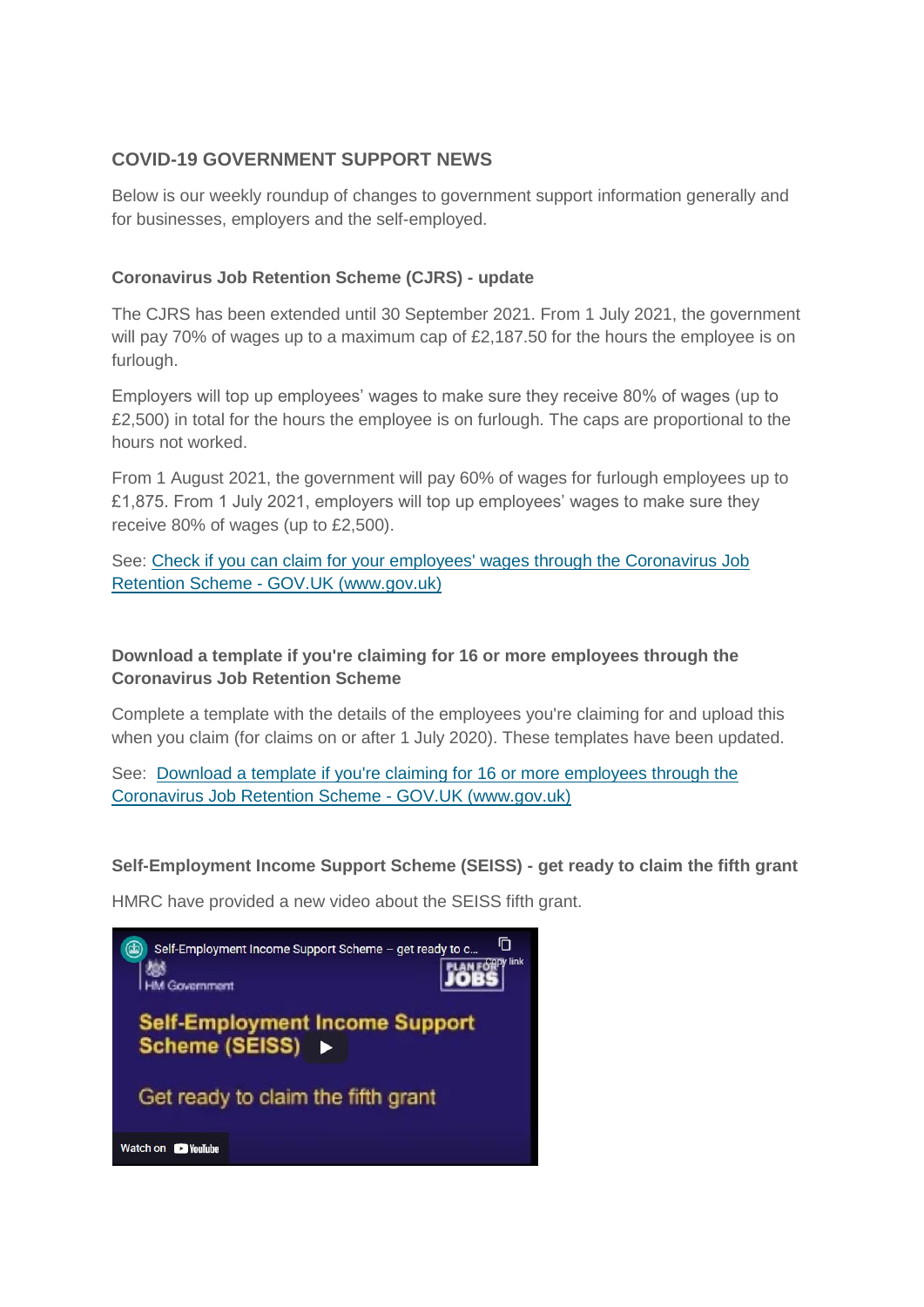## See: [Help and support if your business is affected by coronavirus \(COVID-19\) -](https://www.gov.uk/guidance/help-and-support-if-your-business-is-affected-by-coronavirus-covid-19?utm_medium=email&utm_campaign=govuk-notifications&utm_source=39295318-deb1-4665-9e04-31bd0270b4bf&utm_content=daily#self-employment-income-support-scheme-seiss---get-ready-to-claim-the-fifth-grant) GOV.UK [\(www.gov.uk\)](https://www.gov.uk/guidance/help-and-support-if-your-business-is-affected-by-coronavirus-covid-19?utm_medium=email&utm_campaign=govuk-notifications&utm_source=39295318-deb1-4665-9e04-31bd0270b4bf&utm_content=daily#self-employment-income-support-scheme-seiss---get-ready-to-claim-the-fifth-grant)

#### **Work out your turnover so you can claim the fifth SEISS grant**

The introduction to the guidance has been edited to explain that you would need to tell HMRC about your turnover if you traded in 2019 to 2020 as well as any of the other tax years listed. The section 'How to work out your April 2020 to April 2021 turnover' has been updated with examples of start dates you can use.

See: [Work out your turnover so you can claim the fifth SEISS grant -](https://www.gov.uk/guidance/work-out-your-turnover-so-you-can-claim-the-fifth-seiss-grant?utm_medium=email&utm_campaign=govuk-notifications&utm_source=733233d1-9d0f-495f-a24e-d47828e11a6c&utm_content=daily) GOV.UK (www.gov.uk)

#### **Risk management template for event organisers**

The Department for Digital, Culture, Media & Sport has provided a resource to help event organisers to reduce the risk of COVID-19 transmission in event settings. This resource sets out examples of the types of risk mitigation measures event organisers can put in place to reduce the risk of COVID-19 transmission at events.

|                                                              | Good hygiene,<br>cleaning and<br>handwashing | Manage<br>suspected<br>COVID-19<br>cases | Communication | <b>Engage with</b><br>local transport<br>authorities | Ensure<br>sufficient<br>ventilation | <b>NHS QR code</b><br>(and contact<br>details if asked)                                                 | NHS COVID<br>Pass | <b>Stewarding</b> | Zoning | Crowd<br>movement<br>strategies |
|--------------------------------------------------------------|----------------------------------------------|------------------------------------------|---------------|------------------------------------------------------|-------------------------------------|---------------------------------------------------------------------------------------------------------|-------------------|-------------------|--------|---------------------------------|
| <b>Safety measures</b><br>for any indoor or<br>outdoor event |                                              |                                          |               |                                                      |                                     |                                                                                                         |                   |                   |        |                                 |
|                                                              |                                              |                                          |               |                                                      |                                     | Additional mitigations you should introduce if your event features one or more of these characteristics |                   |                   |        |                                 |
| <b>Congested areas</b>                                       |                                              |                                          |               |                                                      |                                     |                                                                                                         |                   |                   |        |                                 |
| <b>Free movement</b><br>between people                       |                                              |                                          |               |                                                      |                                     |                                                                                                         |                   |                   |        |                                 |
| <b>High crowd</b><br>density                                 |                                              |                                          |               |                                                      |                                     |                                                                                                         |                   |                   |        |                                 |
| Large numbers<br>of attendees                                |                                              |                                          |               |                                                      |                                     |                                                                                                         |                   |                   |        |                                 |
| <b>Events involving</b><br>energetic activity                |                                              |                                          |               |                                                      |                                     |                                                                                                         |                   |                   |        |                                 |

This should be used in conjunction with the [events and attractions guidance,](https://www.gov.uk/guidance/working-safely-during-covid-19/events-and-attractions) which explains the types of events which may need to take additional measures and how these measures can help to reduce risk. It also includes more detail on how you can put these measures in place in different settings.

See: [Risk management template for event organisers -](https://www.gov.uk/government/publications/risk-management-template-for-event-organisers?utm_medium=email&utm_campaign=govuk-notifications&utm_source=742ce4f0-0b34-4c66-b2d4-ebeaee2727a1&utm_content=daily) GOV.UK (www.gov.uk)

## **Rural Business Development Grant scheme – funding workshops**

The Rural Business Development Grant scheme is funded by the Department of Agriculture, Environment and Rural Affairs (DAERA) and administered by the councils.

The grant scheme is open until Friday 30 July 2021. Lisburn and Castlereagh City Council will be administering the scheme for rural businesses from Lisburn, Castlereagh and Belfast on this occasion.